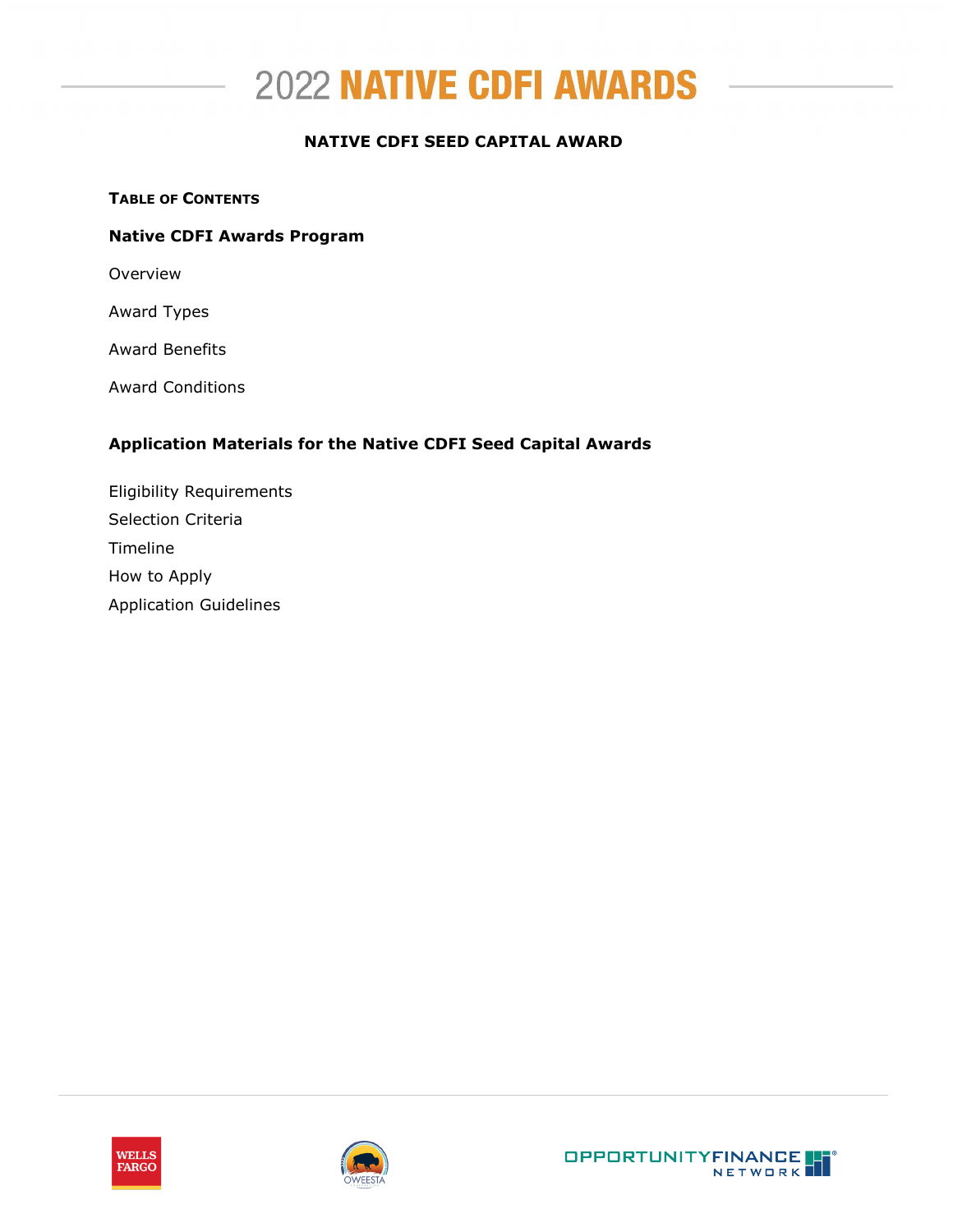# **Native CDFI Awards Program**

## **Overview**

The **Native CDFI Awards** is a partnership among Opportunity Finance Network (OFN), Oweesta, and Wells Fargo that provides awards to Native CDFIs (community development financial institutions).

Across tribal communities, Native CDFIs create innovative solutions to help tribal members breakthrough substantial barriers to economic development opportunities and capital access. The Native CDFI movement is a powerful example of how tribal members change the economic landscapes of their communities by providing financial services and products that build individual assets and community wealth in Indian country across the United States.

# **2022 Native Awards**

Native CDFIs directly provide Native American communities with tools and capital support that drive real and sustainable job creation, small business development, commercial real estate development, and affordable housing/home ownership. These mission driven lenders also offer basic banking services and financial literacy training to "underbanked" Native American communities historically targeted by predatory lending practices.

Native CDFIs provide an array of asset-building tools and direct financing products that stimulate reservation economies nationwide by offering tribal communities the opportunity to acquire financial management skills and build and accumulate assets through small business creation, homeownership, and educational endeavors.

In 2022, the Awards will celebrate Native CDFIs creating opportunity and promoting self-sovereignty measures and strategies that advance local efforts for community asset building within their tribal communities.

Examples of potential strategies for Native CDFI Awards applicants could include (but are not limited to):

- COVID-19 recovery efforts
- New products or new product innovations
- Geographic expansion
- Product and program replication
- Back-office infrastructure development
- Marketing and distribution innovations
- Integration of financial education or financial counseling
- Innovative new partnerships
- Use of technology (e.g., software, impact tracking, online platforms, mobile phone applications)

# **Award Types**

There are two Native CDFI Awards categories in 2022:



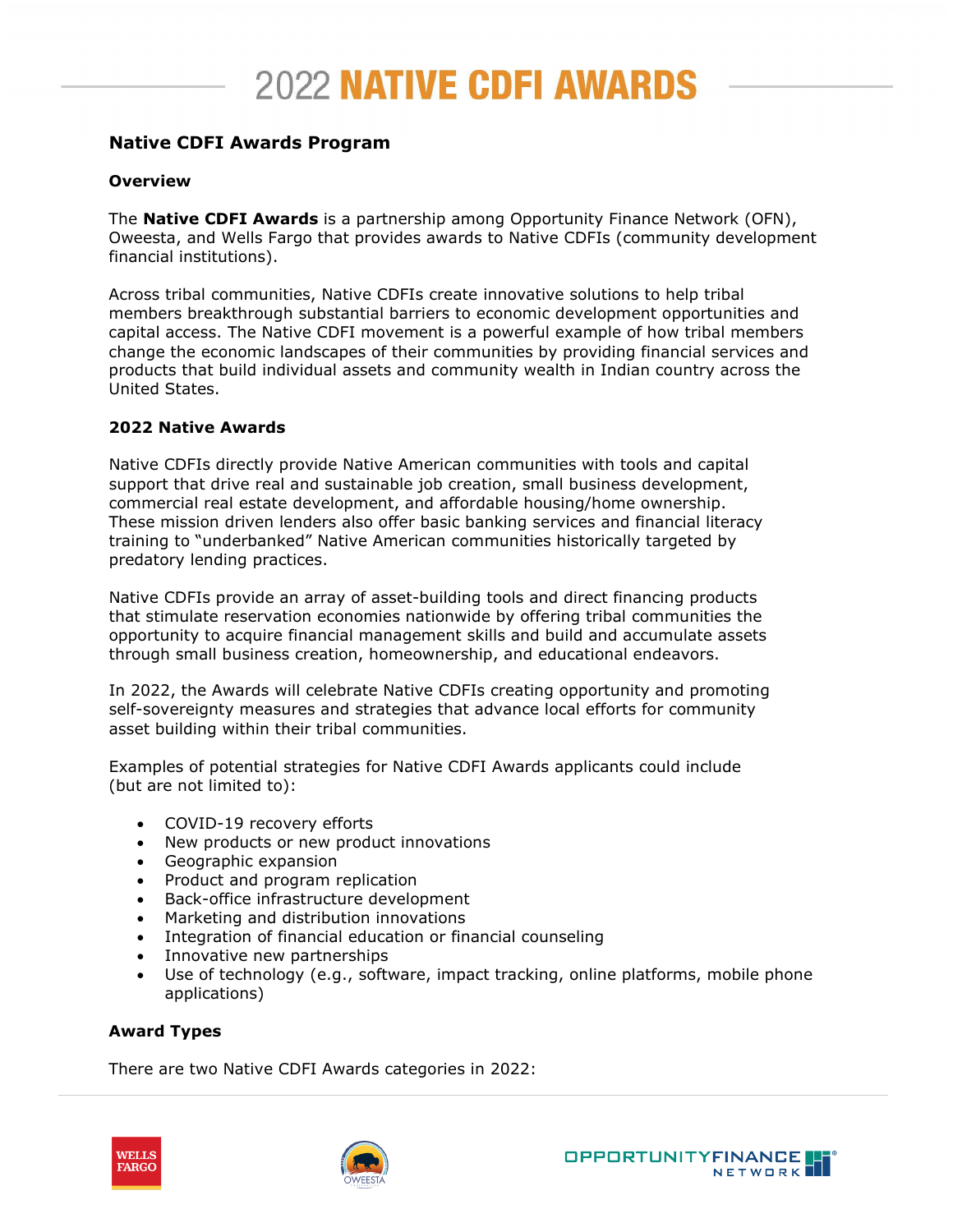- Native CDFI Catalyst Award (two awards)
- Native CDFI Seed Capital Award (one award)

# *The Native CDFI Catalyst Award*

The **Native CDFI Catalyst Award** will provide \$150,000 grants to two Native CDFIs that present the most compelling applications outlining plans to execute on their potential strategy. Prospective award applicants should demonstrate high capacity, solid financial performance, and a high level of readiness to implement their strategy within 12 months of receiving an award. Native CDFI applicants must have at least \$3 million in assets and audited financial statements and be a certified CDFI.

# *The Native CDFI Seed Capital Award*

The **Native CDFI Seed Capital Award** will provide a \$75,000 grant to one emerging Native CDFI to support a strategy with great potential. For the Seed Capital Award, applicants might be in various stages of development of their strategies and should demonstrate the benefit of a grant to help develop or expand a promising idea with the potential to implement within 12 months. There is no minimum asset size for applicants and applicants do not have to have audited financial statements.

| Award                                                                    | Award                           | <b>Strategy Focus</b>                          | <b>Who Can Apply</b>                                                                                                                                            |
|--------------------------------------------------------------------------|---------------------------------|------------------------------------------------|-----------------------------------------------------------------------------------------------------------------------------------------------------------------|
| <b>Native CDFI</b><br><b>Catalyst Award</b><br>(two awards)              | \$150,000 unrestricted<br>grant | Any range of financial<br>products or services | Native CDFIs with<br>assets greater than<br>\$3 million                                                                                                         |
|                                                                          |                                 |                                                | Native CDFIs with a<br>strategy that is<br>ready to implement<br>within 12 months<br>of receiving award                                                         |
| <b>Native CDFI</b><br><b>Seed Capital</b><br><b>Award (one</b><br>award) | \$75,000 unrestricted<br>grant  | Any range of financial<br>products or services | <b>Emerging Native</b><br>CDFIs of any asset<br>size<br>Native CDFIs with a<br>strategy that is<br>ready to implement<br>within 12 months<br>of receiving award |

# **Award Benefits**

The Native CDFI Awards provide multiple ways to support Awardees' expansion





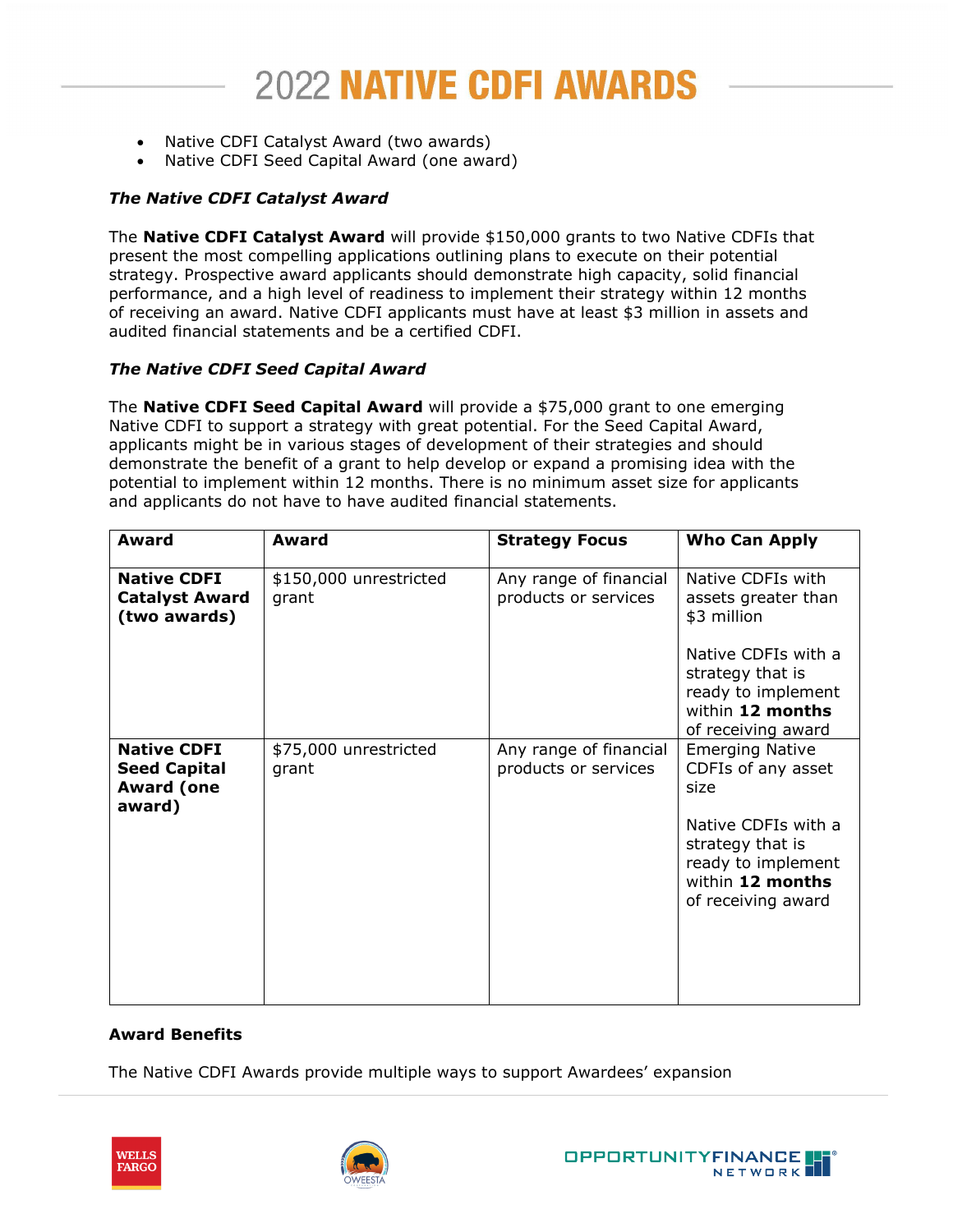strategies. Awardee benefits include:

- Monetary Awards as specified above for the Native CDFI Catalyst Awards and Native CDFI Seed Capital Award
- Visibility campaign to increase recognition for and support of Awardees' expansion strategies that includes:
	- o A press release to announce the Awardees
	- $\circ$  A video that tells the story of Awardees' work, borrowers, and strategy (*Native CDFI Catalyst Awardees only*)
	- $\circ$  Promotion of Awardees on the Native CDFI Awards website, and in OFN, Oweesta, and Wells Fargo marketing and social media campaigns
- Recognition by industry peers and others in Native CDFI Awards Ceremony at the OFN Conference

# **Award Conditions**

Awardees are required to sign grant documents associated with their Award.

Awardees will be required to submit an interim narrative report related to the progress of the Awardees' strategy and a financial report on May 31, 2023. If all funds have not been spent by May 31, 2023, then a final report will be due once funds have been fully spent.

# **IMPORTANT NOTES:**

#### **Note about applicants:**

- Native CDFIs do *not* need to be an OFN member to apply for the Native Awards.
- Native CDFIs do *not* need to be in Oweesta's portfolio to apply for the Native Awards.
- Native CDFIs *cannot* apply for both the Native CDFI Catalyst Award and the Native CDFI Seed Capital Award.
- All Native CDFIs that meet the criteria noted above are eligible to apply, including Native CDFIs that have previously won a Native Circle of Honor Award between 2006-2018.

**CONFIDENTIALITY:** OFN will to the best of its ability ensure the confidentiality of all application materials. OFN staff, contractors, and members of the Selection Committee will review materials submitted in connection with the 2022 Native Awards, as necessary and appropriate.

**DISCLAIMER:** OFN reserves the right to reject any and all applications, and no applicant has any rights to any award unless and until granted in writing and applicant complies with all terms and conditions of the Native CDFI Awards program.





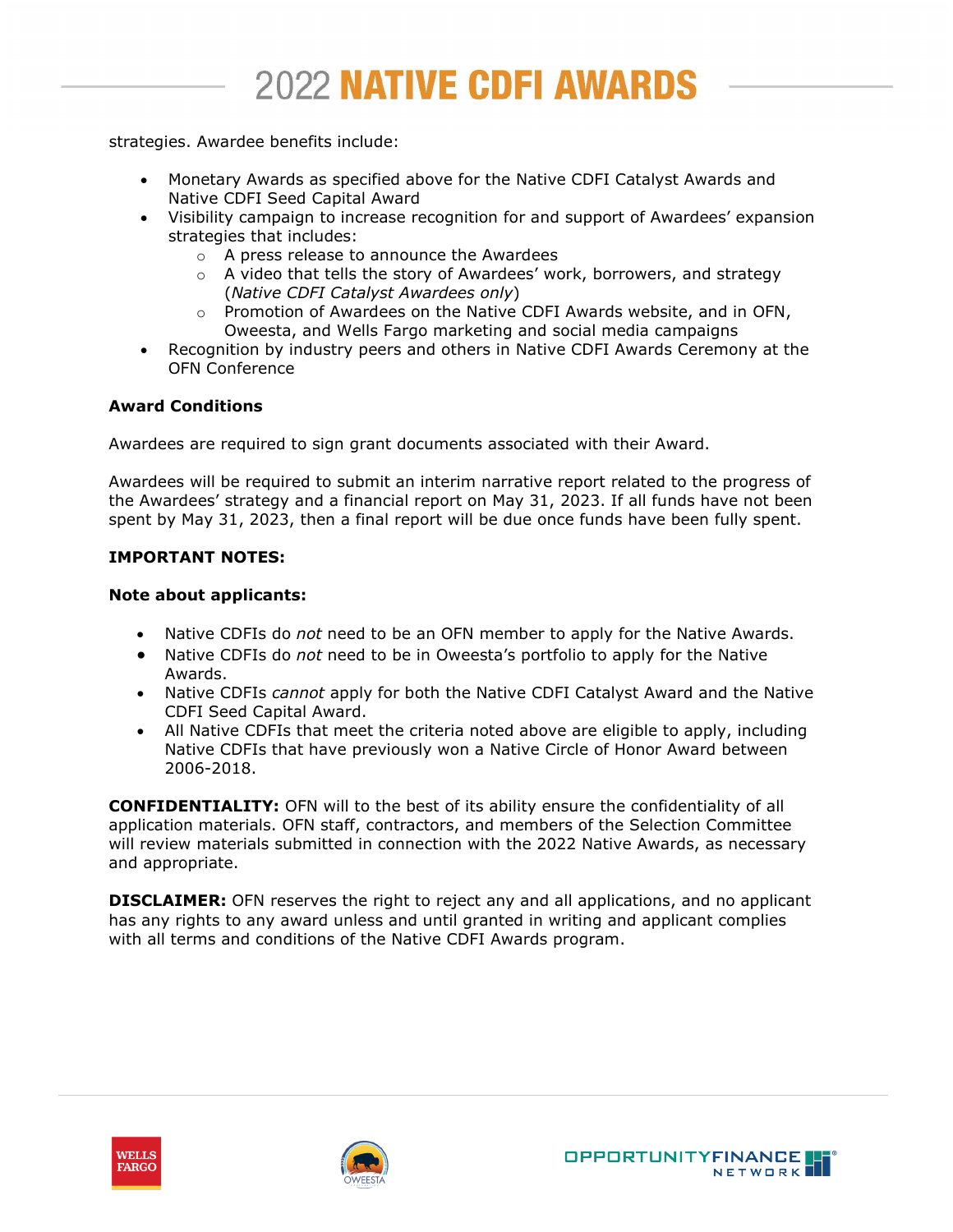# **Application Materials for the Native CDFI Seed Capital Award**

## **Eligibility Requirements**

To be eligible for the Native CDFI Seed Capital Award organizations must satisfy each of the five conditions specified below.

# **1. Charitable Purpose**

Applicant is a US tax-exempt organization with a current 501(c)(3) determination letter from the Internal Revenue Service. If your organization does not have this tax status, it may be eligible if it is a U.S. Treasury CDFI Fund certified CDFI.

*NOTE: CDFI Fund certification does not automatically guarantee eligibility. If the organization is not a 501(c)(3), OFN may request additional information during the application review process to determine whether the activities that would be supported by the Native Award comply with relevant rules and regulations for charitable giving. For more information on the CDFI Fund, please visit www.cdfifund.gov.* 

#### **2. Community Development Mission & Impact**

Applicant has a primary mission of community development and strives to have a positive impact on low-income, low-wealth, and other disadvantaged people and communities. If the institution is part of, or controlled by, another corporation(s), the other corporation(s) must also have a primary mission of community development.

#### **3. Finance-based Strategy**

Applicant is a private non-governmental financial intermediary that uses financing as an integral part of its community development strategy.

# **4. One Year of Financing Experience**

Applicant has been providing financing to achieve a community development mission for at least one year. If the applicant has undergone due diligence through Opportunity Finance Network or Oweesta through credit memos, the applicant can request that required financial information be supplied by Oweesta.

# **5. Audited or Unaudited Financial Statements**

An applicant must upload its *audited* or *unaudited* financial statements for one year.

# **2022 Selection Criteria**

The Native CDFI Seed Capital Award is seeking applicants in various stages of development of their strategies that present the most compelling application to benefit Native communities.

The Native Award Selection Committee will evaluate eligible applicants according to the four criteria below.

# **1. Impact**

A credible and compelling analysis of projected impact from applicant's strategy





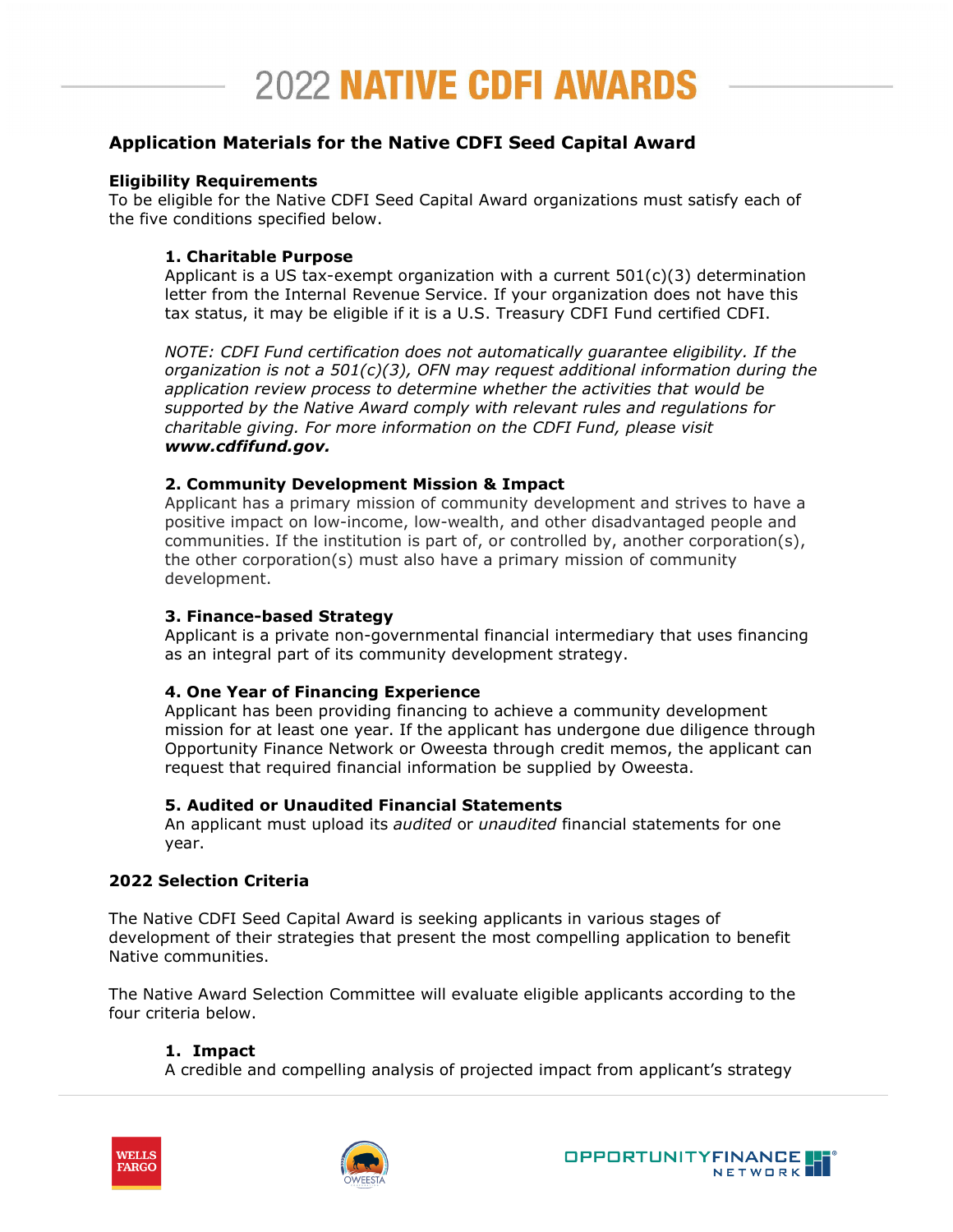over a two to three-year time horizon.

## **2. Readiness and Viability**

A strong management team and other resources in place or planned to execute applicant's strategy within a twelve-month timeframe of receiving an award. A strong grasp of internal and external challenges and how this strategy will impact financial management, sustainability, and risk to the organization.

#### **3. Use of Funds**

A compelling use of funds that demonstrates how the applicant will use the Native CDFI Seed Capital Award to advance the applicant's strategy in ways that otherwise would not be possible.

#### **4. Financial Strength and Performance**

Solid financial performance, and a sound business model that positions the organization for sustained growth and success.

## **2022 Timeline**

# **May 23**

APPLICATION AND GUIDELINES POSTED Application and guidelines posted on the Native CDFI Awards website.

#### **May 23—July 15**

#### APPLICATION PERIOD

Applications and supporting documents are uploaded at the Native CDFI Awards website. All applications must be submitted online. Hard copy applications will not be accepted.

The cutoff for applying is 11:59 PM EST on July 15, 2022. Applications will not be accepted after this deadline.

# **Late July/ Early August**

#### EVALUATION PERIOD AND SELECTION COMMITTEE MEETING

Applicants are screened for eligibility based on the requirements detailed above. Eligible applicants are evaluated against the selection criteria for the 2022 Native CDFI Seed Capital Award detailed above. The Selection Committee includes senior executives from Wells Fargo, First Nations Oweesta, Opportunity Finance Network, Northwest Area Foundation, as well as highly regarded leaders and experts in CDFIs and Native communities. The Selection Committee will determine and notify the Awardees by the middle of August.

#### **September/October**

VISIBILITY CAMPAIGN AND CELEBRATION EVENT

Opportunity Finance Network will work with Awardees on a visibility campaign which includes a press release and media outreach. The Awardees will be recognized at an evening celebration during the OFN Conference in New York on October 19.





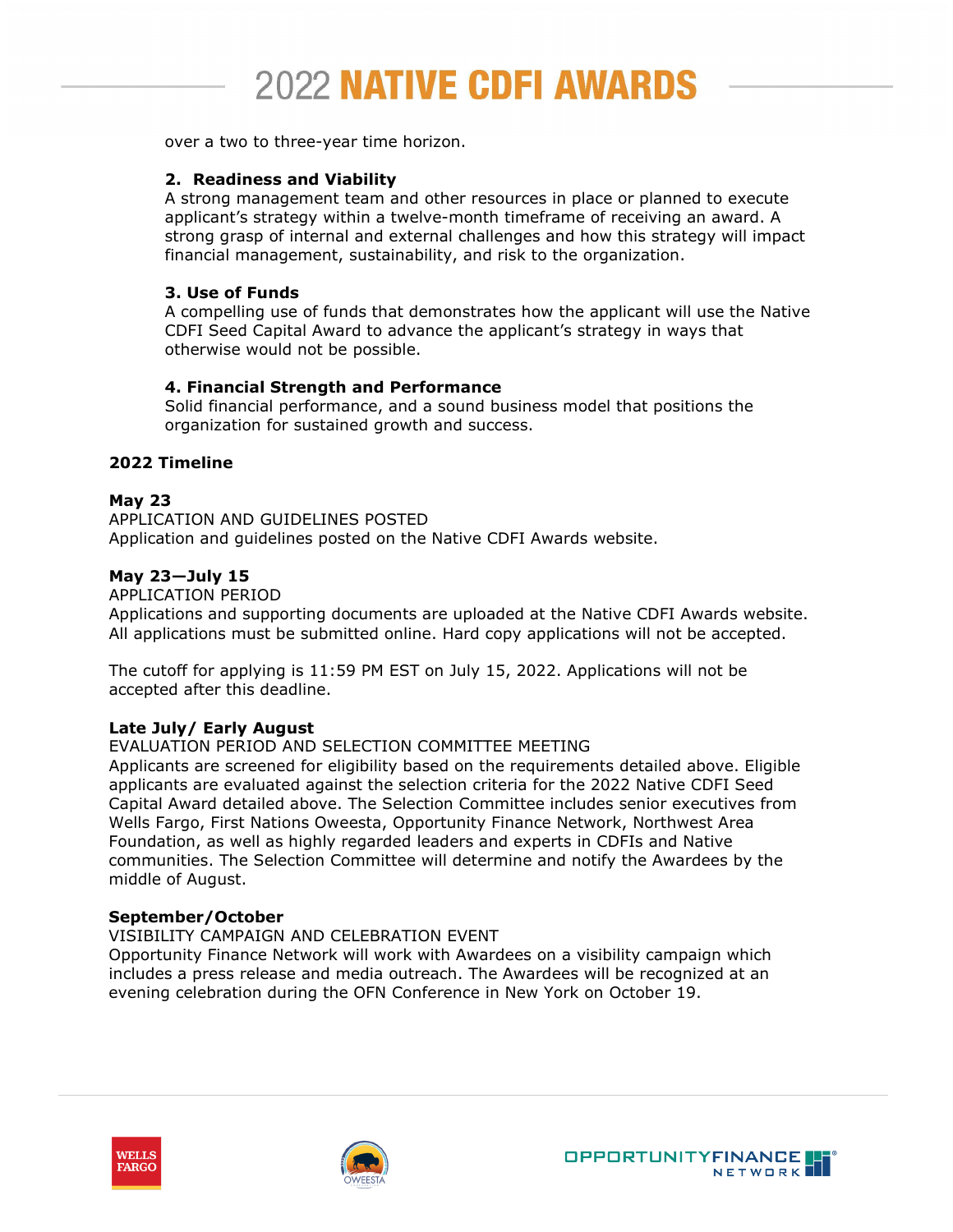# **How to Apply**

Applicants must submit applications electronically through the Native CDFI Awards website at [nativeawards.org/awards.](https://nativeawards.org/awards) We will not accept hard-copy documents.

The final deadline to submit an application for the Native CDFI Awards is 11:59 PM EST on July 15, 2022. The website's online application function will become inactive after this deadline.

Applicants whose responses to the Eligibility Questionnaire meet the 2022 Native CDFI Awards eligibility requirements will be prompted to begin the online application. **Required formats and maximum word counts for these items are specified in the detailed application guidelines below.**





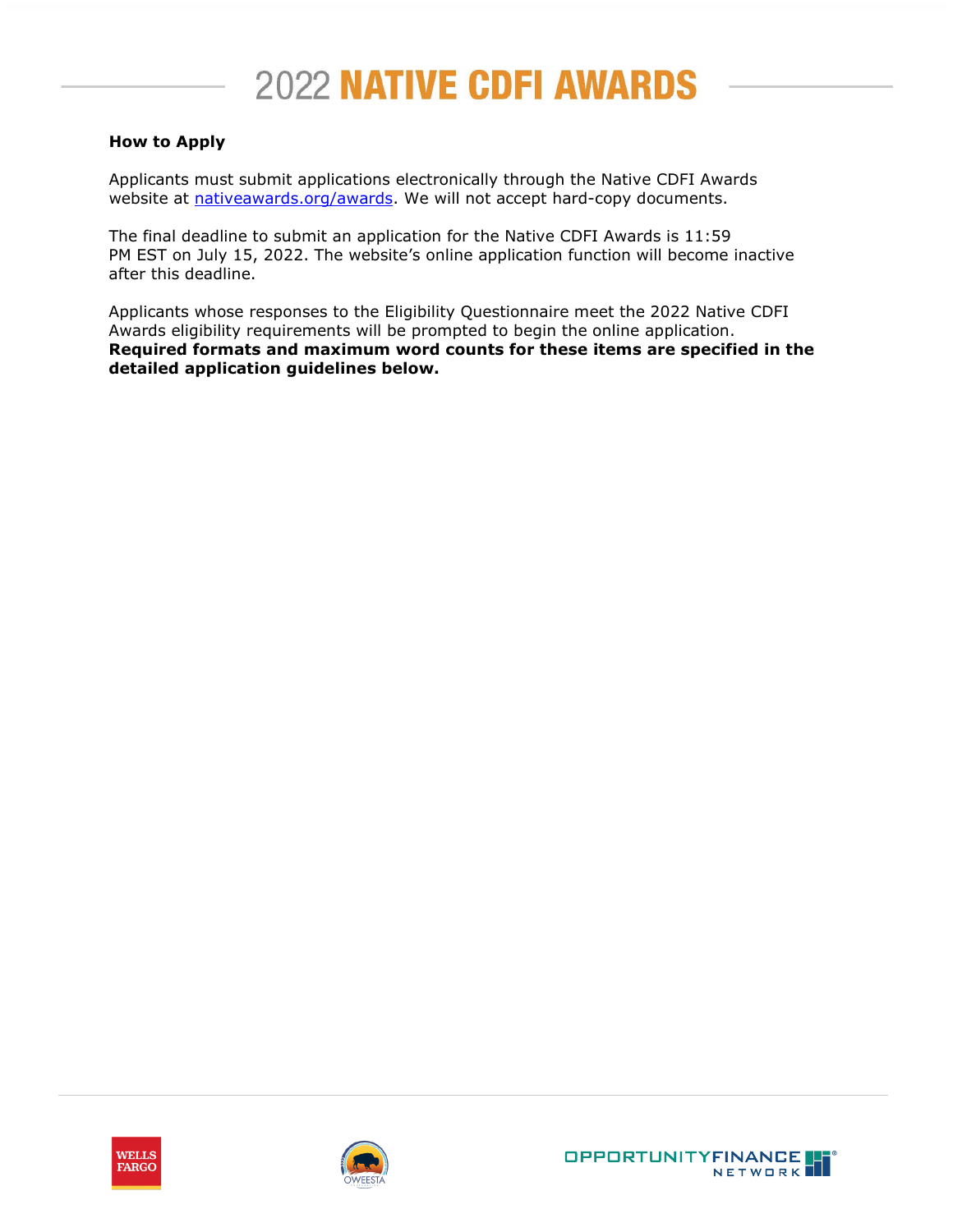# **Detailed Application Guidelines for the Native CDFI Seed Capital Award**

The following is a complete list of the materials you will need to submit an application for the 2022 Native Awards.

*\*Applicants must upload all items except #1 Organizational Information. The Organizational Information section is an online questionnaire.*

# **1. Organizational information: Online questionnaire**

The application will prompt applicants to enter the legal name and address of the headquarters of the entity seeking to receive an award. Email addresses and phone numbers will be requested for a lead contact person and/or the President or Executive Director.

#### **2. Native CDFI Seed Capital Award Statement:**

Word document; max. 750-1000 words

A statement which addresses the following **(key questions to address are bolded)**:

#### *Overview*

• **Briefly describe the mission and core activities of applicant.** 

#### *Rationale for Strategy*

- **What are/were the motivators for your CDFI to consider its strategy?**
- **What is the unmet market demand that your CDFI is addressing?**
- **Describe your organization's target market for its strategy.**
- Please describe any innovations in your strategy in terms of the products offered, populations served, and/or program design (e.g., marketing, technology)?
- Please describe your strategy in terms of the products offered, populations served, and/or program design? How does your strategy enrich the target market?

#### *Use of Funds*

- **How will you use the funds and how would a Native CDFI Seed Capital Award advance your strategy in ways that may otherwise not be possible?**
- Does your CDFI have or plan to raise other loan capital or grant sources to support the strategy?

#### *Impact*

• **What outcome and impact measures will be the most relevant to your strategy? How do you plan to collect the data, and how will the data collection be integrated in your current systems to track data?**

#### *Readiness and Viability*

- **Describe your organization's level of readiness to act on your strategy within 12 months if awarded a Native CDFI Seed Capital Award.**
- **How will your organization implement your strategy? What additional resources will you need, if any?**